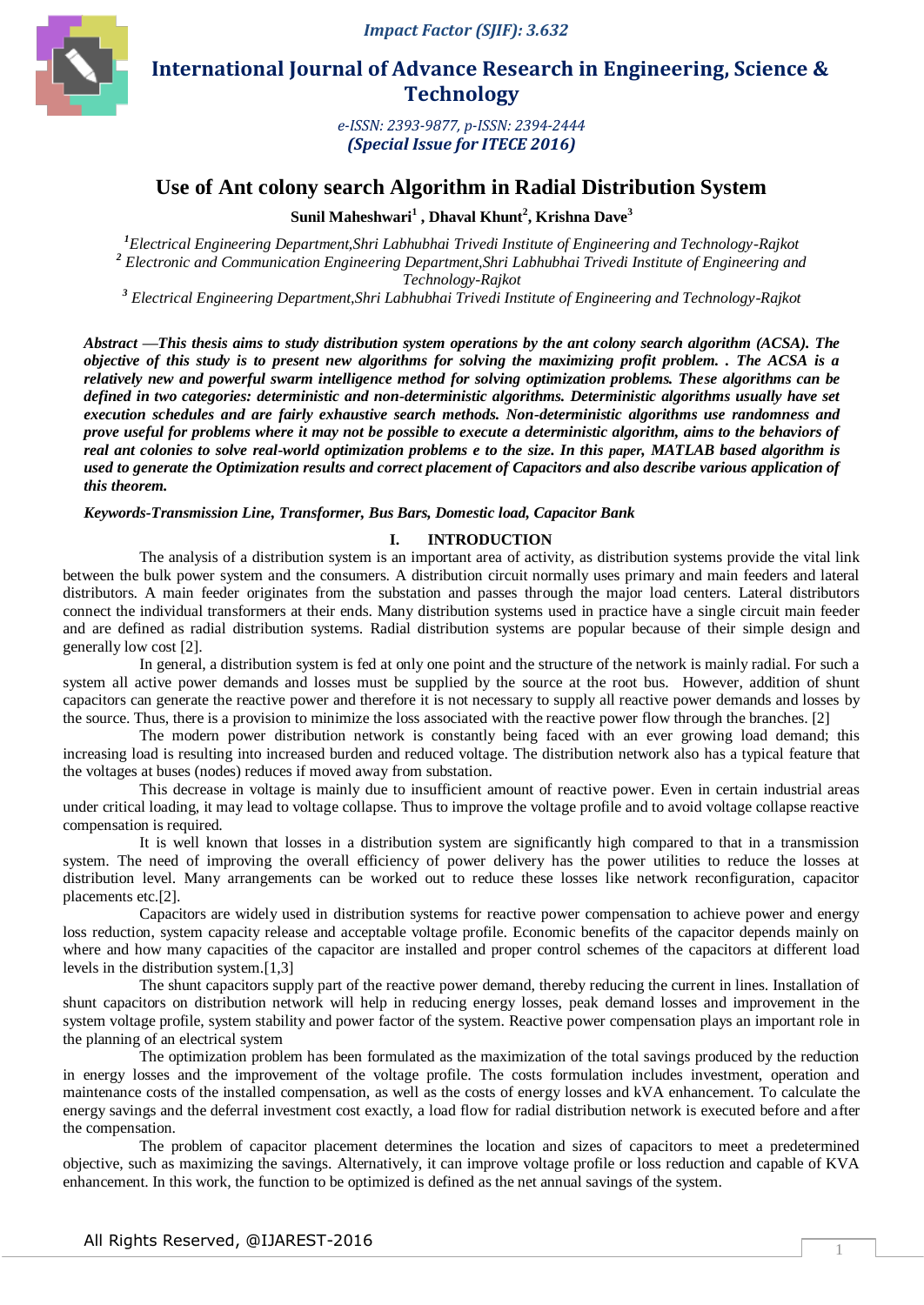However to achieve these objectives, keeping in mind the overall economy, the size and location of capacitors should be decided. One of the most successful examples of ant algorithms is known as "ant colony optimization". ACO is inspired by the foraging behaviour of ant colonies, and target discrete optimization problems. The ant colony optimization algorithm (ACO) is a probabilistic technique for solving computational problems which can be reduced to finding good paths through graphs.

This algorithm is a member of ant colony algorithms family, in swarm intelligence methods, the first algorithm was aiming to search for an optimal path in a graph; based on the behaviour of ants seeking a path between their colony and a source of food. The original idea has since diversified to solve a wider class of Numerical problems, and as a result, several problems have emerged, drawing on various aspects of the behaviour of ants [26].

The present work considers Maximizing the saving by minimizing the energy loss, KVA enhancement and considering the annual charges due to the placement of capacitors as an objective for the capacitor placement problem.

## **Capacitor placement for loss reduction:**

If all the nodes have capacitors giving the same reactive power as the loads at these nodes, it will be expected that almost no reactive power will flow on the distribution feeders, and the losses due to reactive power will be almost zero. However, although this type of compensation of the reactive power gives minimum system losses, it is not practical because the cost of the compensating capacitors may exceed the benefits gained from reducing the energy losses.

The method first finds the location of the capacitor in a sequential manner. Once the capacitor locations are identified, the optimal capacitor size at each selected location is determined through optimizing the loss saving equation. The method was tested on two different distribution systems and very encouraging results were found.

## **3 Problems occur during capacitor placement:**

- 1. Capacitor Sizing
- 2. Over Current and Over Voltage Protection
- 3. Change Capacitor Location

#### **II. ANT COLONY SEARCH ALGORITHM AND ITS APPLICATION**

#### **2.1 Introduction:**

Ant colony search algorithm is a recently proposed method for solving hard combinatorial optimization problem. Inspiring source of ACSA is the pheromones as a communication medium. In analogy to the biological example, ACSA is based on the indirect communication of a colony of simple agents, called (artificial) ants, mediated by (artificial) pheromone trails [3].

ACSA algorithm is inspired by the behavior of real ant colonies used to solve combinatorial optimization problem. The real ants lay down in some quantity an aromatic substance, known as pheromone, in their way to food source. The pheromone quantity depends on the length of the path and the quality of the discovered food source. An ant chooses an exact path in connection with the intensity of the pheromone [4].

The ant colony search algorithm (ACSA) is a probabilistic technique for solving computational problems which can be reduced to finding good paths through graphs.

#### **2.2 Basic Principles of Operation:**

This algorithm starts with an "empty" solution and adds solution components one at a time until a complete solution is built. ACSA algorithm is characterized by this solution construction and by their use of past solSutions in manipulating an artificial "pheromone".

This pheromone is a numeric value which is associated to every unique solution component. It reflects the estimated utility of each unique solution component. These pheromone values are used to bias solution construction by influencing the probability of a solution component being added to a growing solution based on the magnitude of the pheromone value.

The ability of ACSA algorithm to solve more difficult artificial problem instances is important for researchers, as these difficult artificial problems are often close approximations of industrial (real-world) applications. However, as the complexity of the problem increases, the optimization performance of many standard ACSA algorithms will often decrease.

Methods used to solve optimization problems are usually defined into one of two categories:

Deterministic and non-deterministic algorithms.

- $\triangleright$  Deterministic algorithms are usually well defined and understood since their deterministic nature allows for more accurate analysis and estimation of performance. Non-deterministic (stochastic) algorithms are not always understood, and hence performance estimations for these algorithms are usually given as confidence measures.
- $\triangleright$  Non-deterministic algorithms are useful for problems where it may not be possible to execute a deterministic algorithm due to the size, or nature of the problem"s search space. Such problems are usually denoted as NP-hard or NPcomplete. In these cases a deterministic algorithm may take days or months to find an optimal solution, whereas a nondeterministic algorithm can usually find an approximate but hopefully still near-optimal solution in a matter of minutes or second.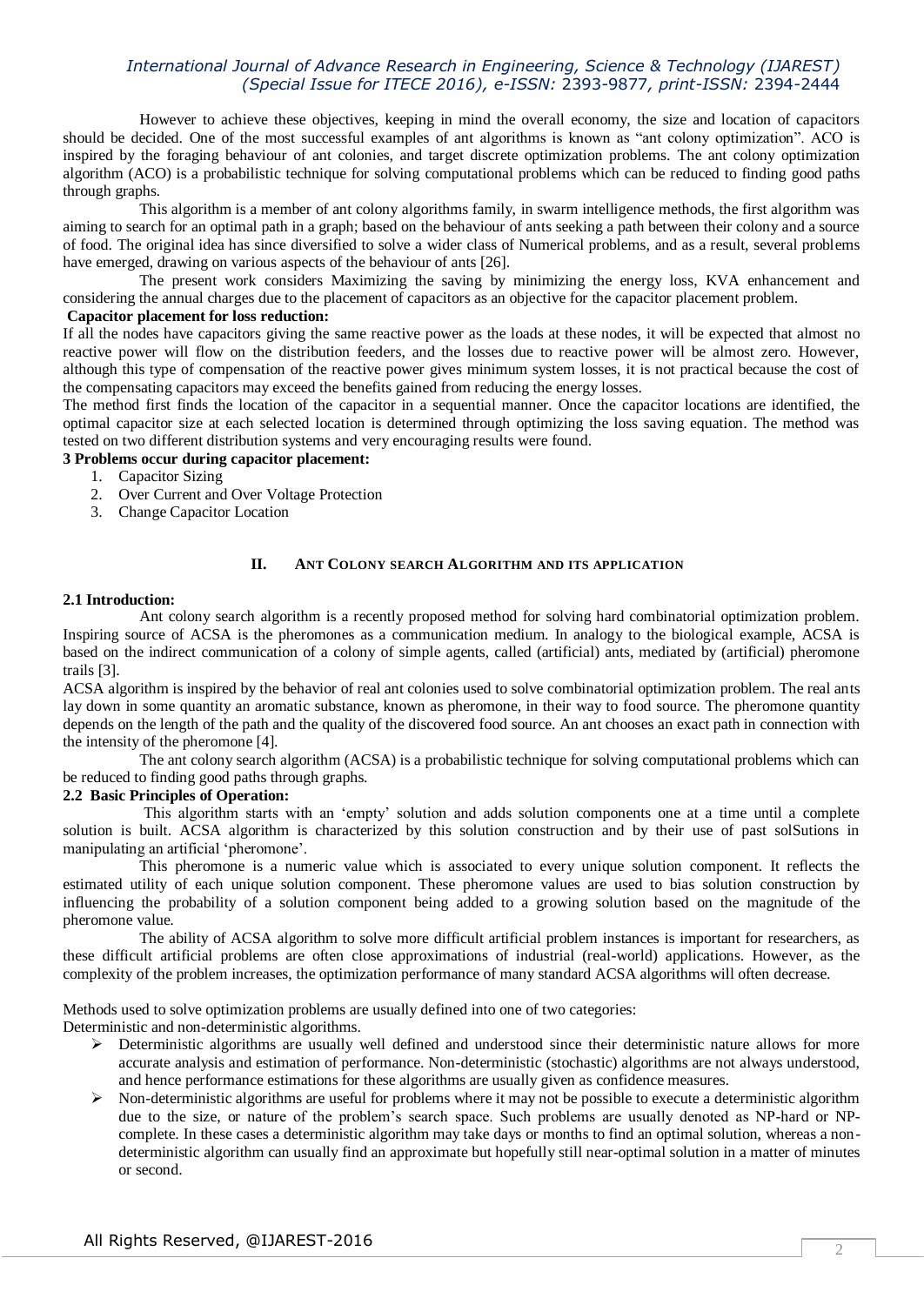## **2.3 The Merits and Demerits of Ant colony search algorithm:**

## **2.3.1. Advantages of ACO algorithms are as follows:**

- 1) The Positive Feedback in ACO accounts for rapid discovery of good solutions
- 2) ACO employs Distributed computation, which avoids premature convergence.

3) The greedy heuristic used in ACO helps find an acceptable solution in the early solution in the early stages of the search process.

## **i. Disadvantages in ACO algorithms are:**

- 1) These algorithms have slower convergence than other Heuristics.
- 2) They performed poorly for TSP problems larger than 75 cities.
- 3) There is no centralized processor to guide the Ant System towards good solutions.
- **2.4 Applications of Ant colony search algorithm: [6]**
	- Applications of ACO in NP-Hard Problems
		- Application to Telecommunication Networks
		- $\triangleright$  Application to Industrial Problems
		- > ACO for Combinatorial Optimization
		- $\triangleright$  ACO for Electrical Systems
		- $\triangleright$  ACO for Service Restoration and Reliability

# **III. Simulation Work**

#### **3.1 FLOW CHART FOR ANT COLONY SEARCH ALGORITHM:**

This proposed method employs a different structure for the optimization algorithm. A near global Optimum feeder reconfiguration and capacitor setting is obtained, which shows the best results among other previous similar works. [4, 9]



*Figure 1*

For the evaluation and to provide user with an easy interface for feeding the input data to the system and to check the results obtained with the proposed method. Following describes the GUI screen obtained when the code is run initially which is shown in fig. 1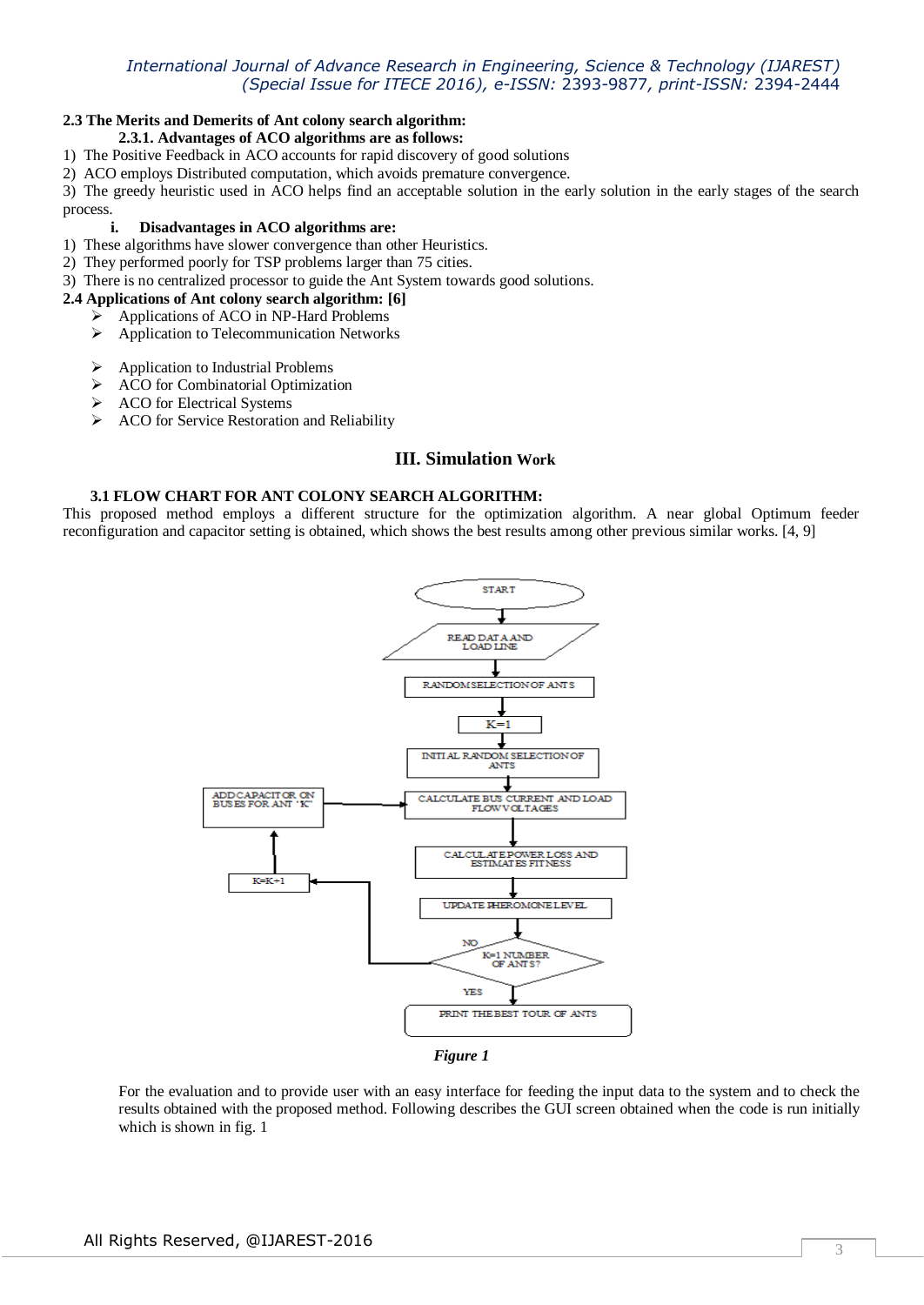

*Figure 2*

| $\mathbf{I}$ .   | EL.             | <b>Reduction In Energy Loss In Terms Of Dollars Per Year</b>          |
|------------------|-----------------|-----------------------------------------------------------------------|
| $\overline{2}$   | KE              | <b>Factor To Convert KVA Enhancement In To Dollars</b>                |
| $\mathbf{3}$     | SC <sup>-</sup> | Size Of Capacitor To Be Placed With The Proposed Algorithm            |
| $\boldsymbol{4}$ | CC              | <b>Cost Of Capacitor To Be Placed With The Proposed Algorithm</b>     |
| 5.               | DK              | <b>KVA Enhancement In Terms Of Dollars Per Year</b>                   |
| 6.               | KK              | <b>Factor To Convert Energy Loss Into Dollars Per Kilo Watt Hours</b> |

#### **Capacitor placement 15 bus radial distribution system:**

Following table provides input parameter used in the placement process. For 15 bus system Ant Colony Optimization algorithm requires 15 capacitors for the calculation process.

*Table 1*

| Sr no            | Input<br>parameter | Value                                                                        |
|------------------|--------------------|------------------------------------------------------------------------------|
| 1.               | EL                 | 2500 3000 3300 2400 2600 8800 9000 3500 4000 450<br>2300 2400 2800 2900 3800 |
| 2.               | <b>KE</b>          | 0.07                                                                         |
| 3.               | <b>SC</b>          | 174 165 265 193 144 123 149 169 175 183 194 189 197 19<br><b>130</b>         |
| $\overline{4}$ . | CC                 | $\overline{\mathbf{4}}$                                                      |
| 5.               | DK                 | 50 40 30 20 50 30 40 50 30 40 20 10 30 40 50                                 |
| 6.               | KK <sup></sup>     | 4.93                                                                         |

*Table 2 input parameter value*